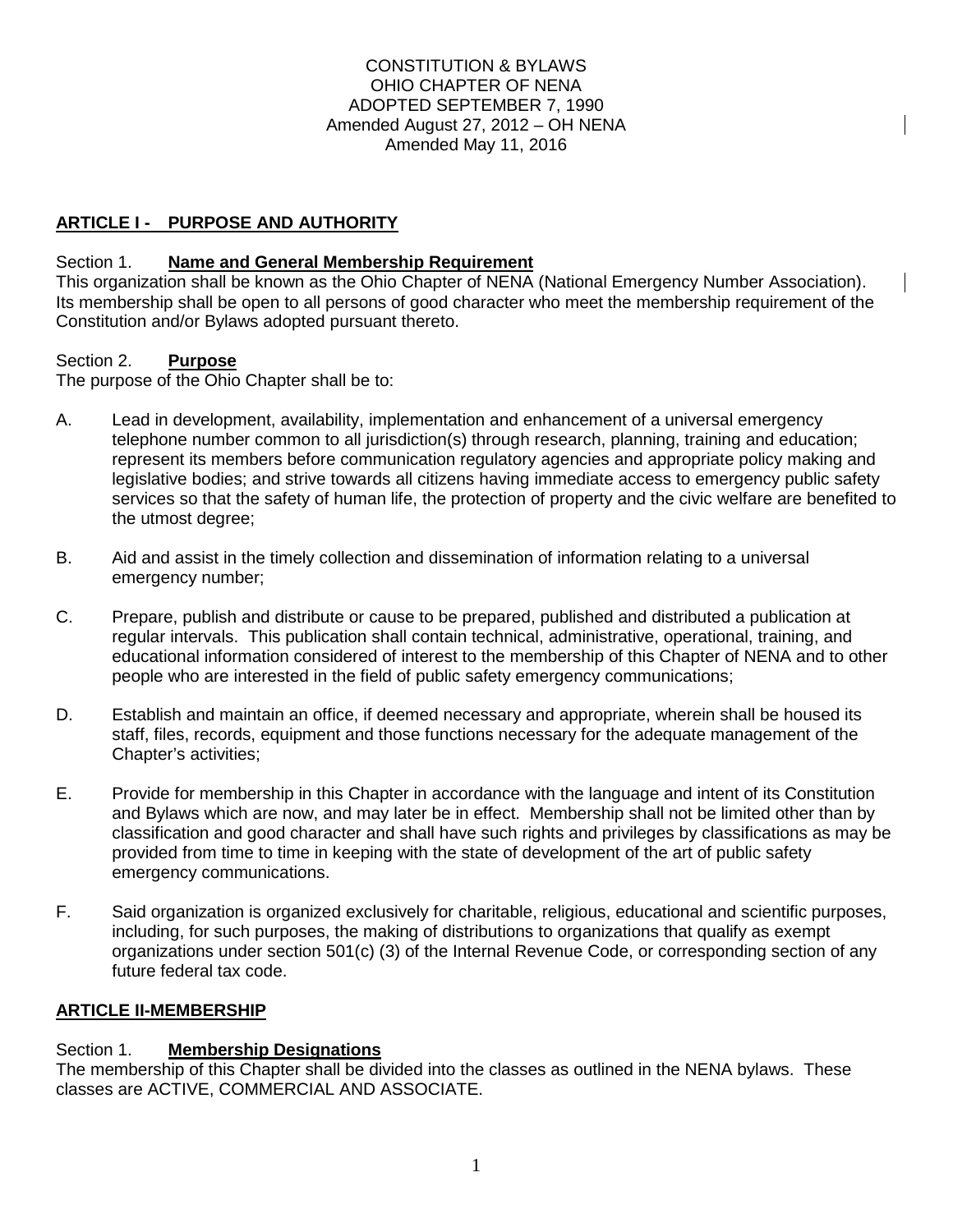Members shall be admitted in accord with the classification requirements set forth in the Article. Membership shall not be denied on the basis of race, color, creed, national origin, sex, age or numerical limitation. All members are eligible to serve on committees if appointed.

## 1.1 **Active Member**

The following shall be eligible for ACTIVE membership in this Association: Any management, supervisory or support personnel responsible for planning, organizing, staffing, directing, controlling, supporting and/or operating functions required in the design, promotion, construction, installation, maintenance, command and/or operation of public safety emergency communications systems who are employed, compensated, appointed, elected by a federal, state, county, provincial; territorial or local government agency, or an agency substantially supported by government funds, or retired from one of the above categories, or other "9-1-1" agency established of the National Emergency Number Association become members of the State/Provincial Chapter.

## 1.2 **Commercial Member**

The following shall be eligible for Commercial Membership in this Association. Those persons in the business sector who receive a compensation from the design, manufacture, sell, service, maintenance, lease, rental or promotion for equipment or systems which are used or can be used in Public Safety Emergency Systems; and those persons who are engaged in writing, publishing, advising and consulting in the Public Safety Emergency Communications field or who distribute goods and represent companies, firms, or persons including themselves and others engaged in such activities. All Commercial members of the National Emergency Number Association become members of the State/Provincial Chapter.

## 1.3 **Associate Member**

The following shall be eligible for the Associate Membership in this Association. Those persons not eligible for the Active or Commercial classes of membership; those persons involved in the emergency communications field in a capacity of support personnel or in a non-supervisory or non-management positions; those persons who have otherwise qualified for commercial or active membership but are no longer employed or active in the emergency communications field; or persons with no direct or indirect connection to the emergency communications field in any way but who wish to support the goals and objective of NENA. Privileges of Associate Members are restricted as follows: Associate members are not eligible to nominate candidates for national or chapter offices. Associate Members will not receive the annual Membership Directory. All associate Members of the National Emergency Number Association automatically become members of the State/Provincial Chapter.

## Section 2. **Dues**

The dues rates for each class of membership in the Ohio Chapter are set forth in the NENA Bylaws Article V.

## Section 3. **Voting and Officer Restrictions**

All members, except Associate Members, as defined herein above in good standing may vote for and hold elected positions in the State Chapter.

## **ARTICLE III – OFFICERS**

## Section 1. **Designation**

The officers of the Ohio Chapter of NENA shall consist of the following: President, Vice President, Secretary, and Trustee-District's I II III IV.

Effective beginning the year of 1994, the office of Treasurer will be an appointed position by the Board of Directors. This position will not have a vote on the Board, but will have a membership vote. This position will be by recommendation of the President and voted by the Board.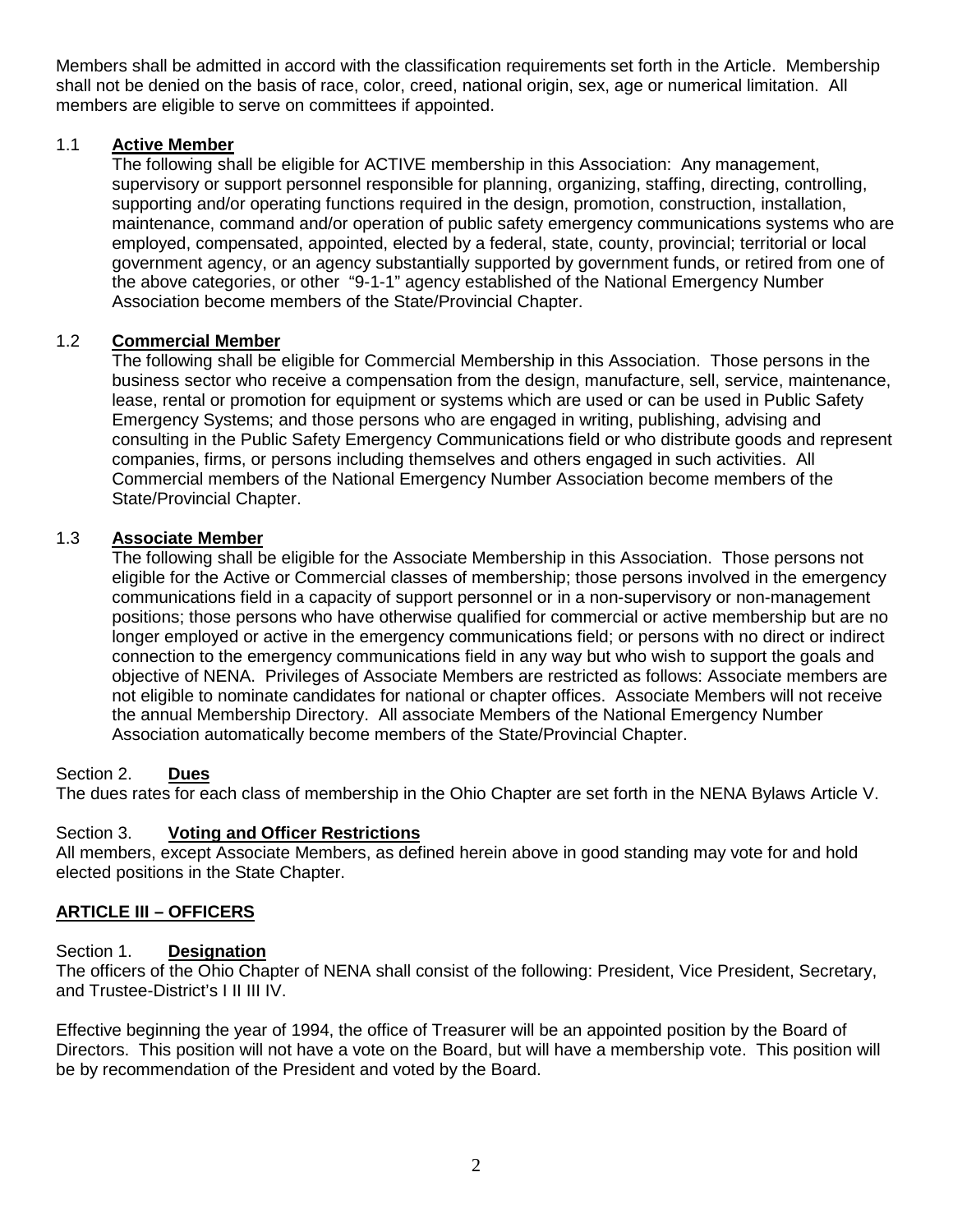All offices will be filled by election at the November Meeting of the Ohio Chapter. A succession of officers as set forth in Bylaws Article II requires only the election of the Secretary and Districts I II III. District IV at a subsequent meeting.

#### Section 2. **Election Procedure**

- 2.1 The nominating Committee shall call for nominations for particular offices from the Active membership and prepare a slate of candidates. Officers shall be elected from the slate submitted by the nominating committee in accordance with Bylaws Article IV, section 1.1 of this Article. The Executive Board shall establish voting procedures for the election of candidates, which may include a procedure for electronic voting/balloting or by a secret ballot. In the event of more than one candidate for a particular office, Officers must be eligible to hold office in accordance with the Constitution Article II section 3.
- 2.2 After receipt of nominations from the membership, the Nominating Committee will report a final slate of candidates to the Active membership at least one month prior to the September Meeting together with ballots. Notwithstanding any provision to the contrary, and Active or Commercial member in good standing may be nominated for any elected position at the Annual Chapter Conference.
- 2.3 Elections shall take place at the regularly scheduled business meeting in November, and shall be determined by a simple majority (50% +1) of the ballots cast. In the event of more than two candidates for a particular office, should be a simple majority not be determined on the first ballot, the candidates receiving the two largest number of votes shall engage in a run-off election to be conducted at the same session of the November Meeting.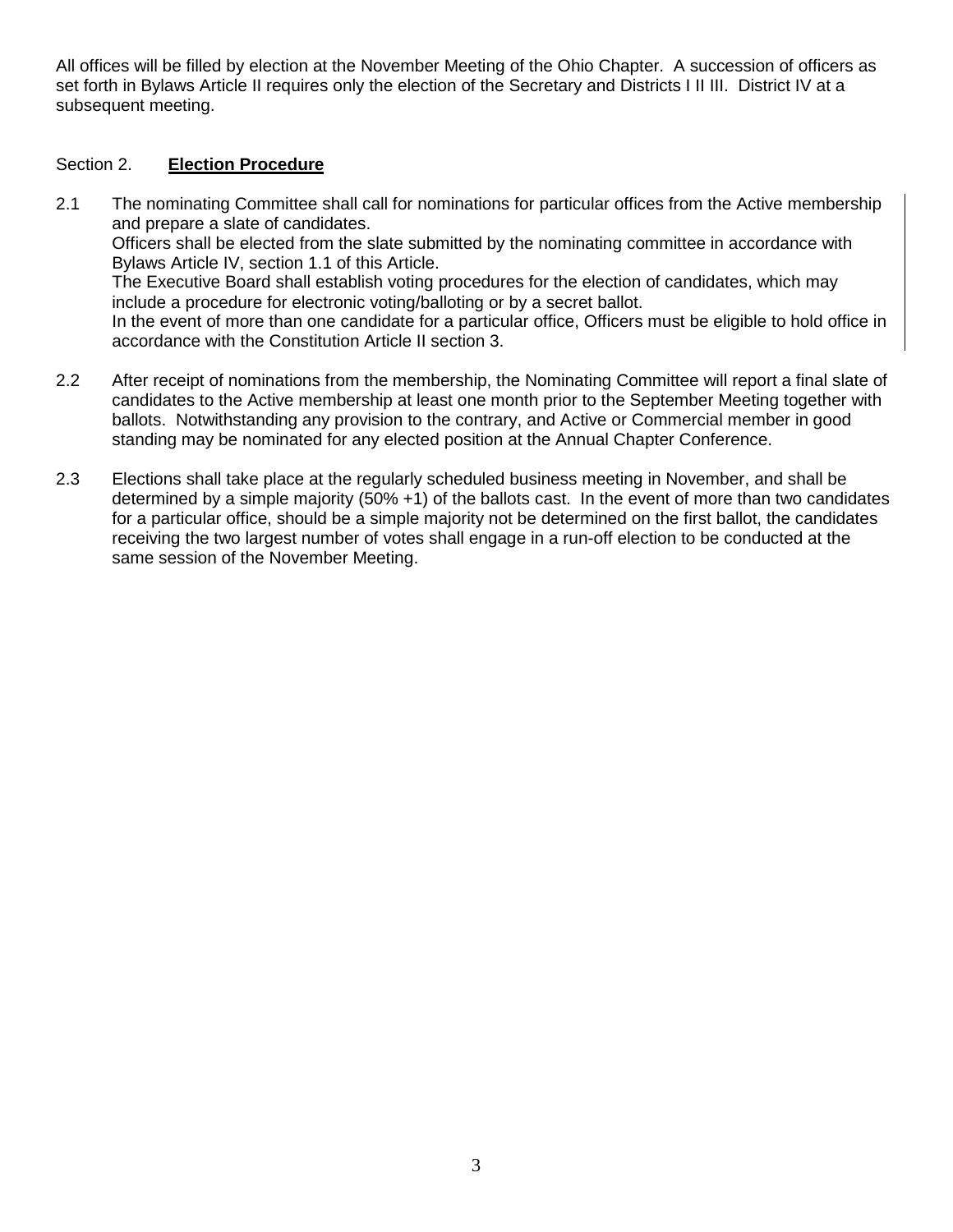# **NENA BYLAWS**

## **ARTICLE I – ELECTION OF MEMBERS**

#### Section 1. **Membership Applications**

Applications for membership and the reporting thereof, shall be executed upon standard forms as approved and directed by the Executive Board.

- 1.1 All membership applications shall be submitted to the National Office.
- 1.2 The National Office will report new members to each chapter, when applicable.

## **ARTICLE II – OFFICERS – GENERAL**

#### Section 1. **Terms of Office**

- 1.1 Elected officers shall assume their duties and authorities upon their being installed in office during the February Meeting. Officers shall remain in office until the installation of their elected successor or the investiture of their successor, as provided in Section 2 herein.
- 1.2 The term of office for the officers of this Chapter will be a two (2) year term effective beginning of the year of 1992. Effective beginning the year of 1994 the office of District II and IV Trustees will hold elections in every even numbered year to follow. Effective beginning the year of 1995 District I and District III will hold elections in every odd numbered year to follow.

#### Section 2. **Succession of Office**

2.1 At the February Meeting an investiture will be held wherein the person holding the office of Vice President shall succeed to the office of President, and the person holding office of Secretary shall succeed to the office of Vice President.

#### Section 3. **Vacancies in Office**

- 3.1 Vacancy in the office of President shall be filled by the Vice President, provided that such fulfillment shall be in the acting capacity until the next election Chapter Meeting where the Acting President shall be invested in office as President for the new term. Such acting capacity shall have no other effect upon normal terms of office or eligibilities thereto.
- 3.2 Vacancy in the office of Vice President, Secretary or Trustee-District I II III IV, shall be filled by majority vote of the Executive Board, and such approved appointee shall perform their duties for the remainder of the term of the office and proceed in the succession of officers as set forth in Section 2.1 of these bylaws.

## **ARTICLE III – OFFICERS – DUTIES AND AUTHORITY**

## Section 1. **President**

## 1.1 **Authority**

The President's Power shall include Authority to:

A. Carry out duties as delegated in this Article, and those policies duly adopted by the Executive Board, as well as any duties and authority of the Executive Director if there is an Executive Director: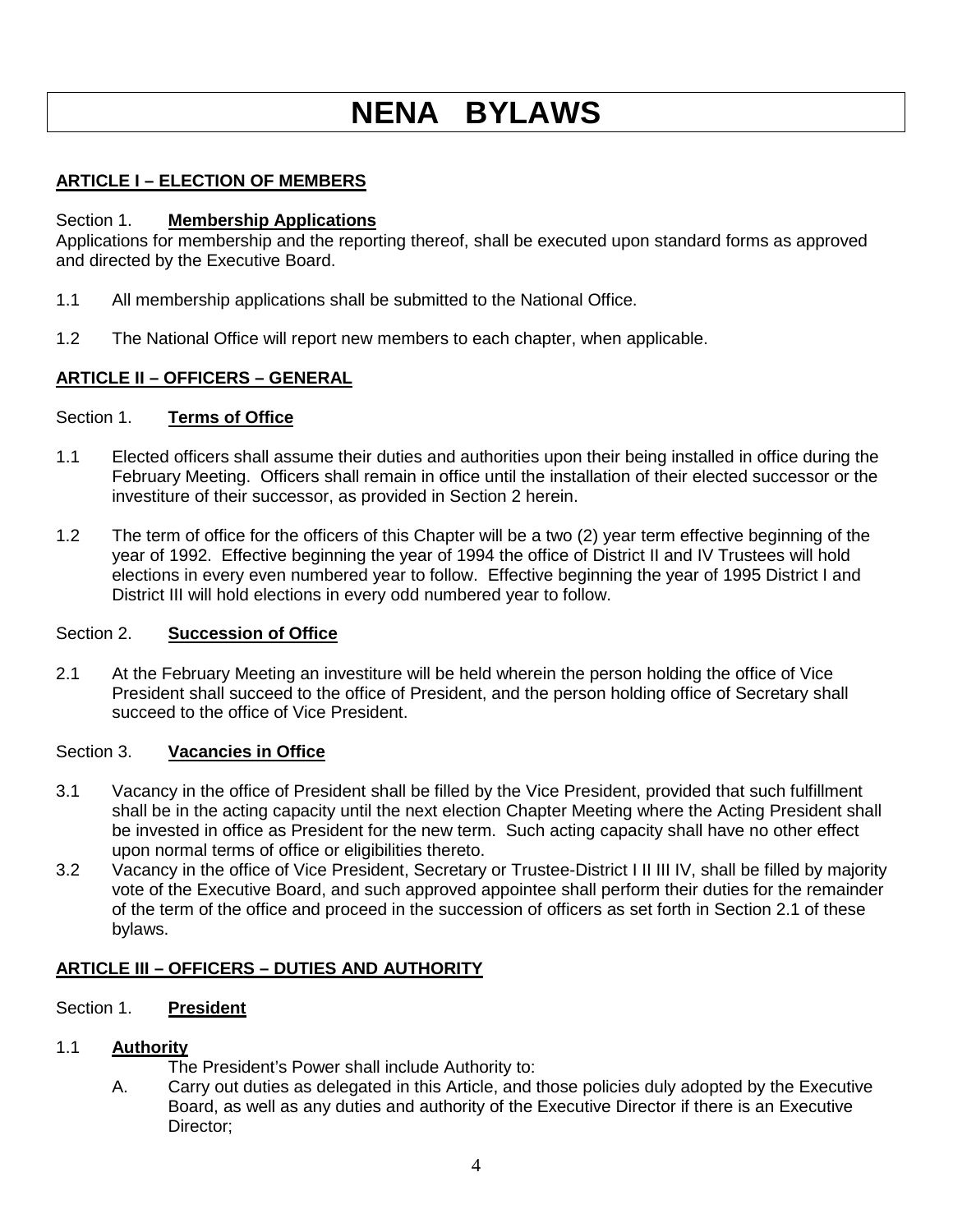- B. Appoint special committees to perform tasks deemed necessary during their term of office;<br>C. Authorize reasonable and proper expense not to exceed \$100.00 of any member for the
- Authorize reasonable and proper expense not to exceed \$100.00 of any member for the purpose of specific Chapter duties;
- D. Call any committee into session at any time;
- E. Engage any employee or agent, including an Executive Director, in accordance with Article XII of these Bylaws if approved by Executive Board action; and
- F. Engage legal counsel in accordance with Article XI of these Bylaws if approved by Chapter Executive Board action.

## 1.2 **Duties**

In addition to such other authority as they may have, the Presidents duties shall include the following:

- A. Preside at all meetings of this Chapter and/or the Chapter Executive Board and serve as chairperson of the Chapter Executive Board;
- B. Appoint committees in accordance with Article IV of these Bylaws;<br>C. Serve as the coordinator of the functions of the chapter representing
- Serve as the coordinator of the functions of the chapter representing the Executive Board in those matters where he/she has a responsibility in accordance with his/her required duties;
- D. Supervise the general conduct, planning, and activity of the Regular Chapter Meetings, and provide for the official requirements of the executive Board during these and other meetings as such bodies;
- E. Carry out the purpose of this Chapter as set forth in its Constitution and Bylaws.

## 1.3 **Miscellaneous**

A. The Ohio NENA Chapter shall be responsible for the Ohio NENA President's Registration Fees of the NENA National Conferences providing the funds are available.

## 1.4 **Parliamentary Authority**

A. The President's parliamentary decision upon the Conference floor shall be final, provided it is not in conflict with the Conference Rules of this Chapter and for other matters by Roberts Rules of Order to the extent practicable.

## Section 2. **Other Officers**

## 2.1 **Vice President**

# 2.1.1 **Authority**

It shall be the duty of the Vice President to perform all the duties of the President in his/her absence, or in the event of the President's inability to act. When so acting, the Vice President shall have all the powers of and be subject to all the restrictions upon the President.

## 2.1.2 **Duties**

- A. The Vice President shall have such other duties and exercise such other authority as from time to time may be delegated or assigned by the President or the Executive Board.
- B. Conduct a continuous effort to increase all classes of membership, and to increase the revenue of this Chapter in a manner approved by the Executive Board.

## 2.2 **Secretary**

## 2.2.1 **Authority**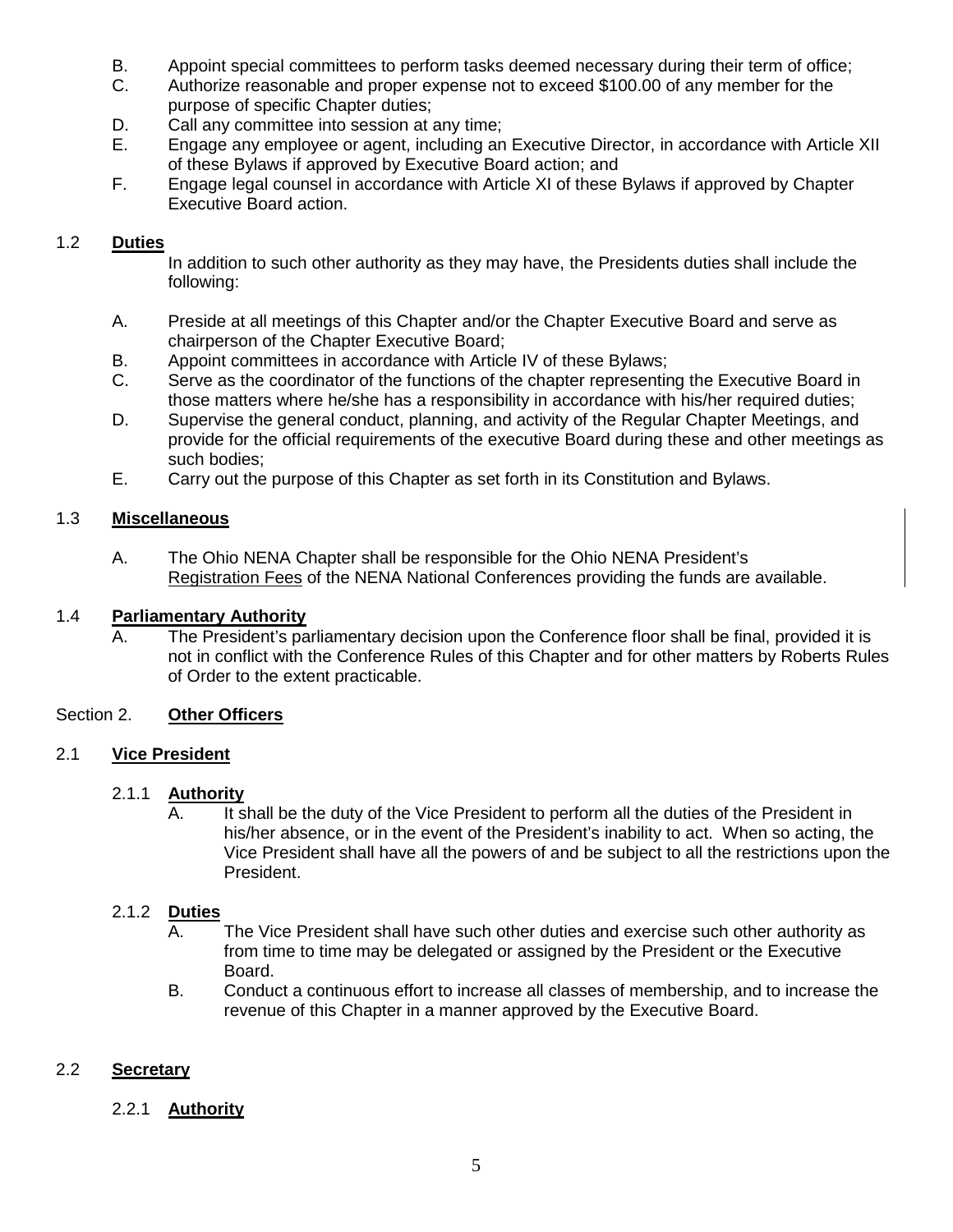A. The Secretary shall have such duties and exercise such authority as from time to time may be delegated or assigned by the President or the Executive Board.

# 2.2.2 **Duties**

- A. Provide for the notice and keeping of minutes and records of all chapter meetings<br>B. Serve as Historian of the Chapter, coordinate the input and maintain an archive wh
- Serve as Historian of the Chapter, coordinate the input and maintain an archive which shall store, list and maintain that which is deemed to be of historical value to the Chapter, including the morgue of all official publications, and cause to be printed in official publication information of historical interest to the membership of this Chapter.
- C. Maintain the records, files and library of the Chapter and handle its general correspondence.
- D. Serve as the secretary of the meeting of the Executive Board.

## 2.3 **Treasurer**

## 2.3.1 **Authority**

The Treasurer shall have such duties and exercise such authority as from time to time that may be delegated or assigned by the President or the Executive Board.

## 2.3.2 **Duties**

- A. Establish banking facilities; prepare checks for the expenditure of funds to cover the Chapters indebtedness.
- B. Keep complete records of all monies owed to the chapter and of expenditures incurred by the Chapter and take all appropriate measures to assure the prompt collection of payment of and accounting for Chapter funds.
- C. Receive all funds due this Chapter and maintain bank accounts for the orderly processing of all funds, in accordance with Section 5, paragraph B of this Article.
- D. Make at each Annual Chapter Conference a full report of his/her activities.
- E. Furnish quarterly financial statements containing his/her comments and re commendations to the members of the Executive Boards.

## 2.4 **District Trustees**

## 2.4.1 **Duties**

- A. Shall have such duties and exercise such authority as from time to time that may be delegated or assigned by the President or the Executive Board.
- B. Shall submit a written report annually for their District which will be included in the Secretary Minutes of the November meeting.
- C. Provide a written or verbal district report at each quarterly meeting
- D. Shall make every effort to promote NENA throughout their District

## Section 3. – **Executive Board**

## 3.1 **Designation**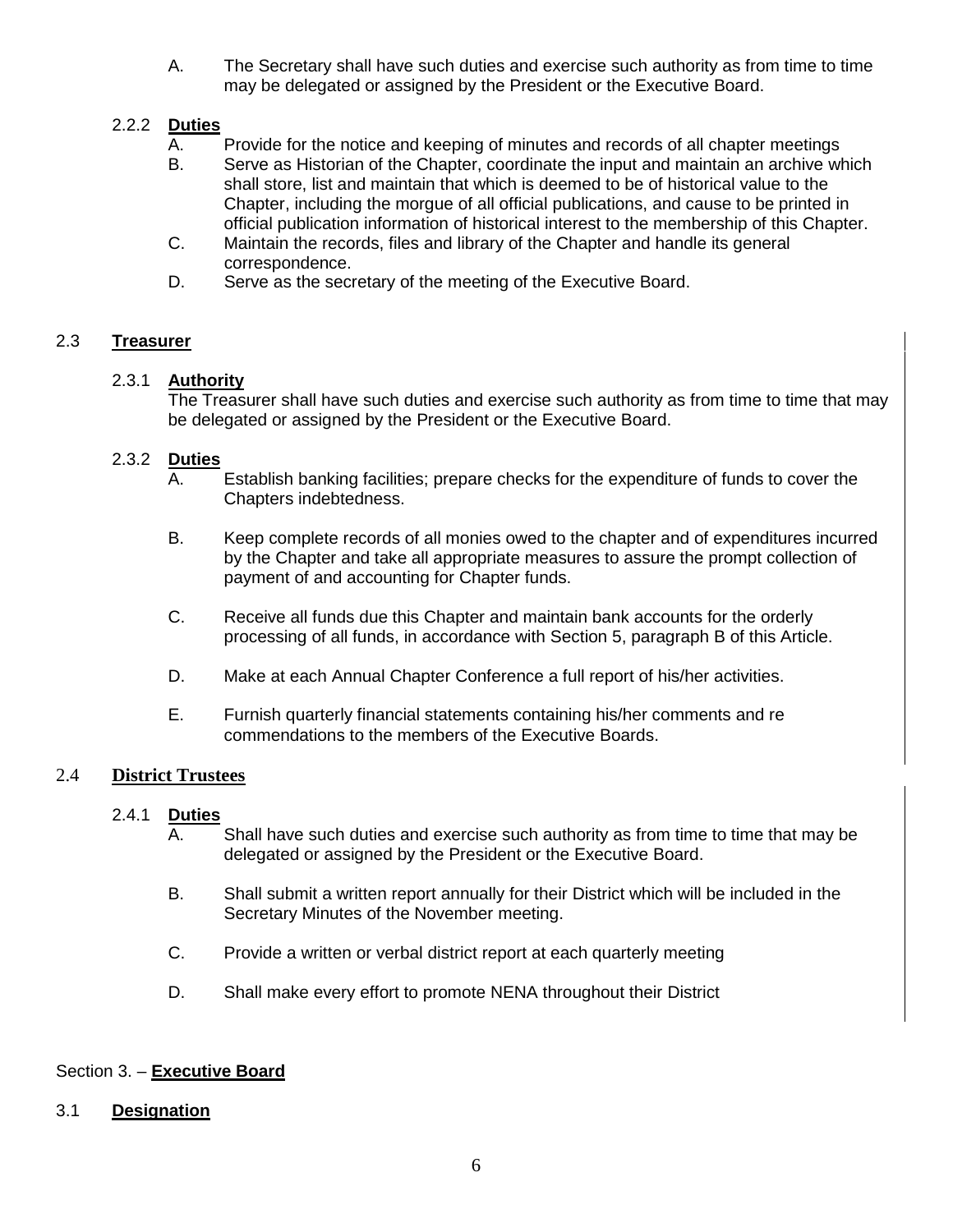The Executive Board shall consist of the regularly elected officers, as defined in the Constitution Article III. They will serve in their designated capacities. The Executive Director, if there is one, and all past Presidents shall serve the Executive Board in an advisory capacity, without vote.

## 3.2 **Authority**

Authority is hereby provided from the Executive Board, between regular Chapter meetings, to perform all functions and do all acts which this Chapter might do or perform. Its decision shall be final in matters determined reasonable and proper. It has the power to convene or poll itself by majority vote. The Executive Board may utilize telephonic Conference in addition to meeting in person, and any decisions made telephonically shall be valid and binding as those made otherwise.

# 3.3 **Duties**

The duties of the Executive Board are as follows:

- A. To report at each chapter meeting all measures considered during the current year.
- B. Make recommendations to the membership at the chapter meetings on matters published to the membership and or matters of which the membership has received notice.
- C. Supervise all accounts and expenses of the Chapter and review the financial status of accounts of the Executive Director if there be one.
- D. Review modify as necessary and approve the proposed budget of the Chapter, such budget to show anticipated revenues by source, anticipated expenses and the desired objective and anticipated expenses of any projects that are not a part of the regular activities of the Chapter.
- E. To select the site(s) and date(s) of the Bi Annual Chapter Conference and meetings and to inform the membership thereof.
- F. Be responsible for the operation of any publication which the Chapter publishes or sponsors.

## 3.4 **Meetings**

A. The Executive Board shall meet at such times and places as the President shall designate, or as the Board itself may otherwise deem necessary by a majority vote of its members. Reasonable advance notice of such meetings shall be provided in writing to all members of the Executive Board.

## 3.5 **Quorum**

A. A meeting of the Executive Board shall not be official unless attended by a majority of its members.

# 3.6 **Executive Committee**

A. Executive Committee shall be made up of the President, Vice President and Secretary. The Executive Committee's Authority shall be to perform between regular Executive Board meetings. The Executive Committee shall not have the power to amend or change the Bylaws. All actions of the Executive Committee are to be ratified by the Executive Board at its next meeting.

# **ARTICLE IV – COMMITTEES**

Section 1. Standing Committees

## 1.1 **Nominating Committee**

The members of this committee are the immediate Past President (Chair), and two other members at the direction of the President.

This Committee shall report a slate of nominees for Secretary, District I II III IV Trustee.

The District Trustees shall represent their county as follows: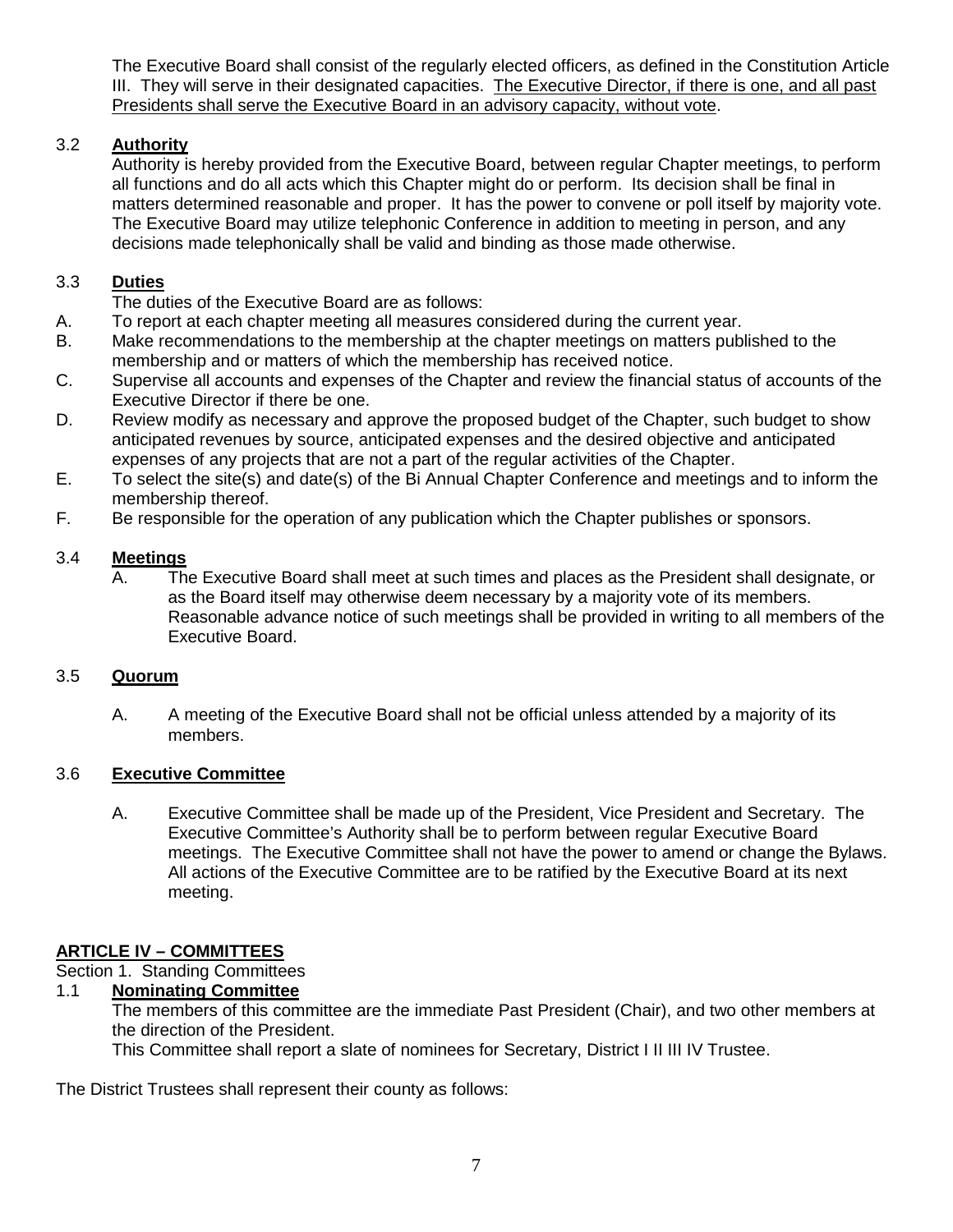- A. **District I – Northwest**: Counties of: Williams, Defiance, Paulding, Fulton, Henry, Van Wert, Mercer, Darke, Miami, Shelby, Champaign, Union, Delaware, Logan, Auglaize, Hardin, Marion, Morrow, Crawford, Wyandot, Allen, Hancock, Putnam, Seneca, Wood, Lucas, Sandusky and Ottawa.
- B. **District II – Northeast:** Counties of: Erie, Huron, Richland, Knox, Coshocton, Tuscarawas, Harrison, Jefferson, Carroll, Holmes, Ashland, Wayne, Stark, Columbiana, Lorain, Medina, Summit, Portage, Mahoning, Trumbull, Cuyahoga, Geauga, Lake and Ashtabula.
- C. **District III – Southwest:** Counties of: Preble, Butler, Montgomery, Hamilton, Clermont, Brown, Adams, Highland, Clinton, Warren, Fayette, Greene, Madison and Clark.
- D. **District IV – Southeast:** Counties of: Franklin, Licking, Muskingum, Guernsey, Belmont, Monroe, Noble, Morgan, Perry, Fairfield, Ross, Pike, Scioto, Lawrence, Gallia, Jackson, Meigs, Vinton, Athens, Washington, Hocking and Pickaway.

The slate of nominees shall be presented to the membership in accordance with the election procedure stated in the Constitution Article III, section 2.3.

## Section 2. **Special Committees**

A. Special committees may be appointed by the President as they deem necessary for specific tasks. Members of these committees shall serve at the pleasure of the President, and their terms otherwise shall expire concurrently with that of the President.

## Section 3. **Duties of Committees**

A. Where not otherwise specified, duties of committees shall be designated by the President.

## **ARTICLE V – DUES**

## Section 1. **Dues Rates**

A. The annual dues rate for Active, Commercial and Associate members shall be covered in whole or in part by the NENA dues as stated in the NENA Bylaws Article V. If additional funds are needed for budget, the Executive Board reserves the right to levy a surcharge to the State Chapter members.

## Section 2. **Dues Payment Schedule**

A. Membership dues are payable once a year in January. Members who are delinquent over 90 days from January 1 shall be dropped from the National and State Membership Rolls.

# Section 3. **Pro-Ration Schedule**

A. A pro-ration schedule will be established to allow for credit to all Active and Commercial members based on their anniversary date. Associate members will not receive pro-ration treatment.

## **ARTICLE VI – PROCEDURES**

# Section 1. **Amendment Procedure**

A. The Constitution and/or Bylaws of this Chapter may be amended **by an affirmative vote of at least five Executive Board Members**

## 1.2 **Requirements**

a. A proposal to amend the Constitution and/or Bylaws of this Chapter shall be honored from a member. Errors in the format of such proposal.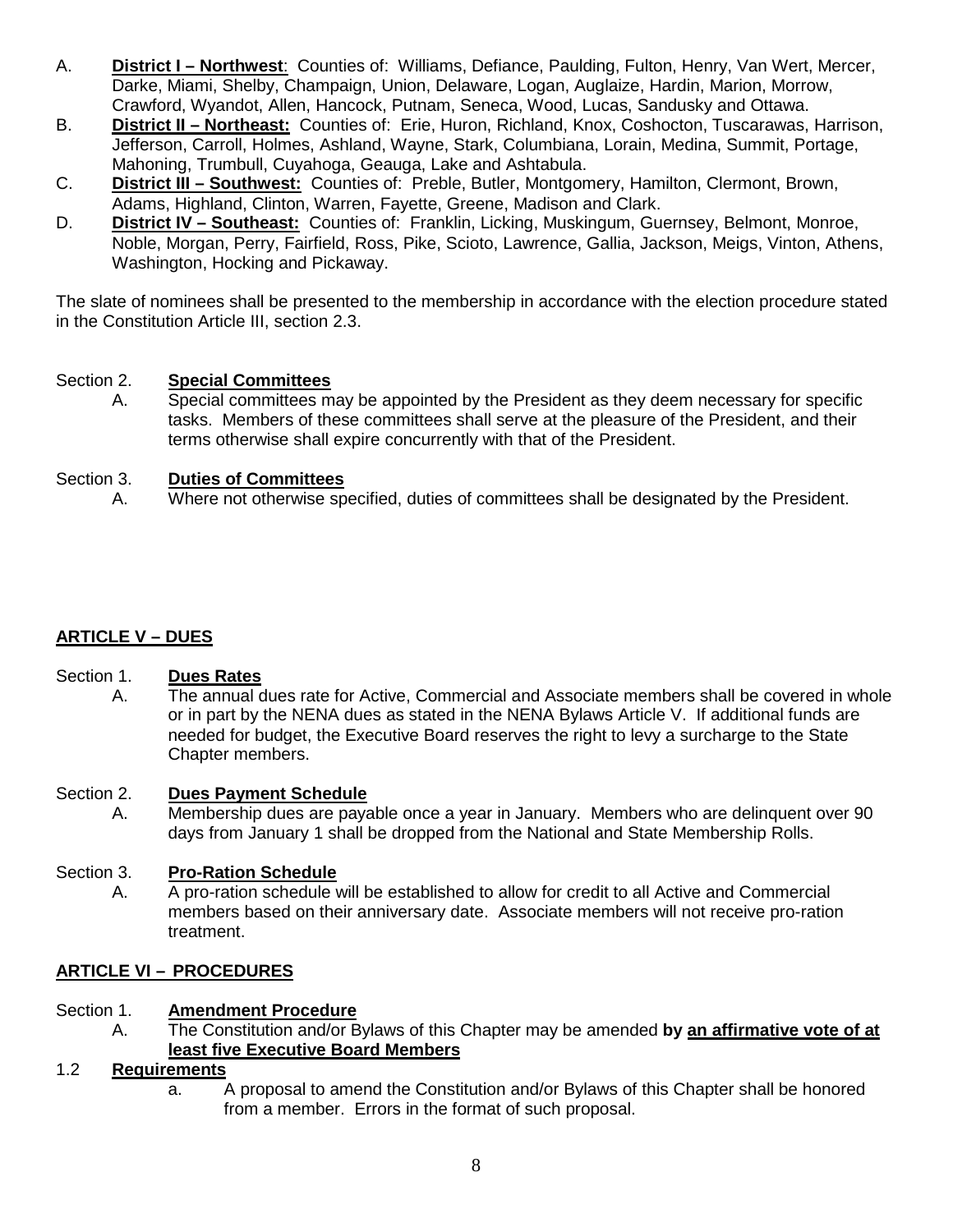- b. An amending proposal shall be submitted by the maker in written form to the Executive Board and its format shall in order be:
	- 1. Indicating of the name of the maker of the proposal;
	- 2. Indication of the intent of the proposal
	- 3. Indication of the next chapter meeting where consideration is desired
	- 4. Indication of the Article(s), Section(s), and Paragraph(s) if the Constitution and/or Bylaws proposed be amended
	- 5. Proposed amending language.

## 1.3 **Drafting of Resolutions**

- A. A resolution to amend the Constitution and/or Bylaws of this Chapter shall be based upon the required amending proposal and, with the guidance of the Executive Board; it shall be so devised and drafted. A copy of the draft resolution shall be provided to the maker prior to publication for their concurrence.
- B. Participation by the Executive Board in these matters shall not be considered therein except when the Executive Board initiates an amending resolution.

## 1.4 **Required Publication**

A. An amending resolution which has been processed in accordance with the requirements of Section 1.2 and 1.3 of this Article shall be published and distributed to all members of this Chapter no less than 30 days before the next chapter meeting for Consideration.

## 1.5 **Quorum Revision of Resolution**

A. A quorum may make amendments to a resolution to amend the Constitution and/or Bylaws by means of a majority vote on each proposed resolution amendment.

## 1.6 **Effective date of Amendments**

A. Resolutions passed and adopted by this Chapter in accordance with other provisions of the Constitution and/or Bylaws shall be in force and effective upon the adjournment of the Chapter Meeting at which they were voted on where considered and adopted, provided and exception to this effect is not otherwise contained in the language of the resolution adopted.

## Section 2. **Impeachment**

A. A two-thirds majority vote of the total membership present at the Chapter meeting, or at a special meeting, shall be required for the removal from office of an officer of this Chapter.

## Section 3. **Parliamentary Procedure**

A. Upon any question coming before this Chapter not otherwise specifically provided for in the Constitution and/or bylaws the presiding officer shall be governed to the extent practicable by Roberts Rules of Order.

## **BI-ANNUAL JOINT CONFERENCE**

## Section 1. **Conference Rules**

A. Conference rules may be established by the Executive Boards of APCO and NENA. The conference rules shall be part and parcel of these Bylaws provided the provision of Bylaws Article VI, Section 1.5 are waived with respect to the conference rules only.

## **ARTICLE VIII – DISBURSEMENT OF ASSETS UPON DISSOLUTION**

## Section 1. **Statement of Intent**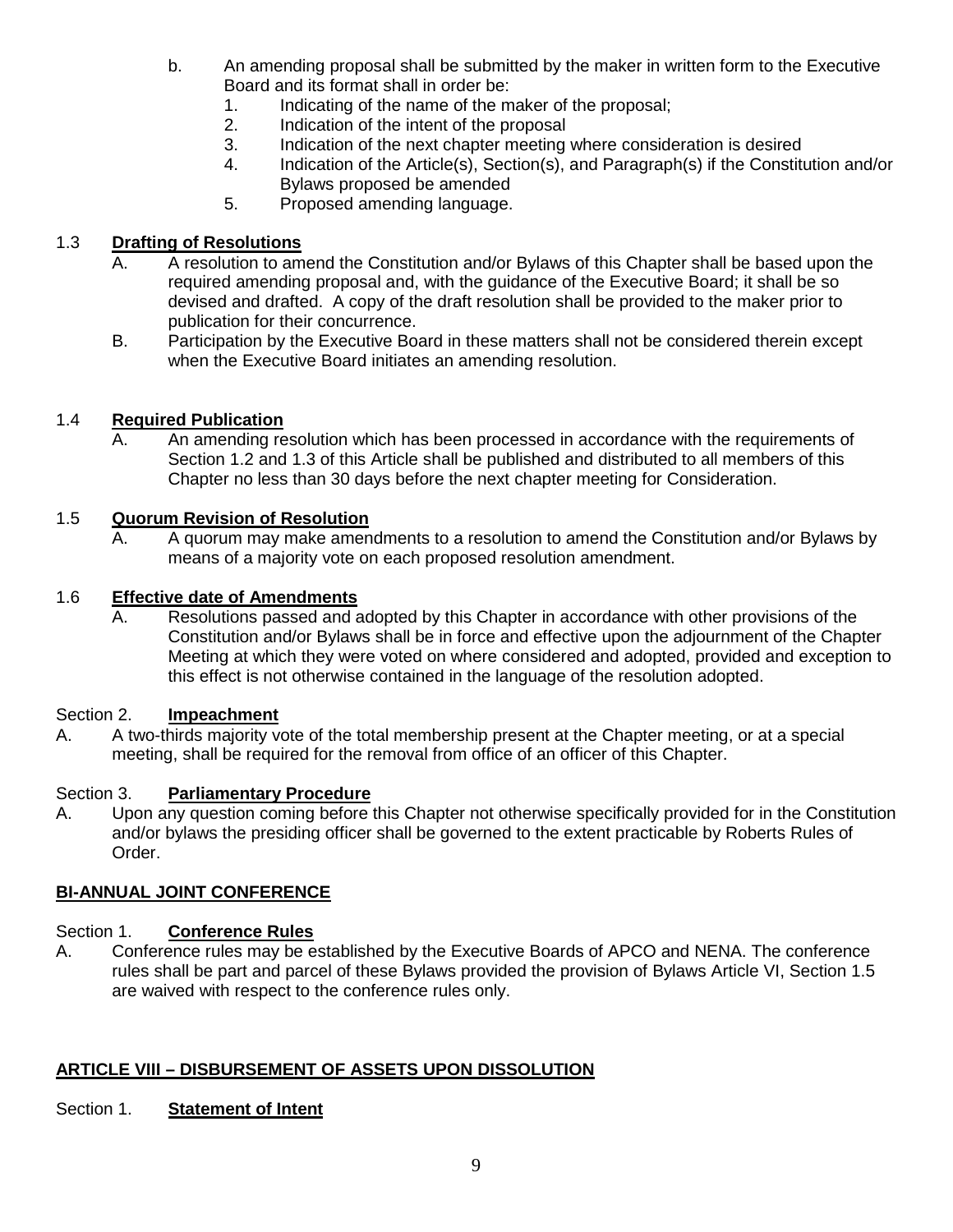A. Should the Ohio Chapter of NENA be dissolved, all assets shall be distributed to an organization, or organizations of similar purpose as selected by a two-thirds majority vote of a quorum, or by the Chapter Executive Board.

# **ARTICLE IX – EMPLOYMENT OF COUNSEL**

## Section 1. **Employment Procedure**

A. Counsel shall be employed upon a recommendation by the President and approval of the Executive Board. The Executive Board shall stipulate the retainer fee.

## Section 2. **Purpose**

A. Counsel shall be employed for the purpose of providing legal advice to the Chapter and for the preparation and presentation of matters before governmental bodies as desired by the Chapter.

## **ARTICLE X – GRANTS AND CONTRIBUTIONS**

## Section 1. **Application for Funds**

- A. The President of this Chapter or any member designated by them may make application to any organizations, corporation, agencies, groups or persons for grants or contributions of funds or property for carrying out general or specific purposes of this Chapter.
- B. No application shall be make to, or contribution received from any person or agency except after a determination by the Executive Board that a grant or contribution to the Chapter would be motivated by the desire to further the purposes of the Chapter and not to derive personal benefit or privilege to the donor.<br>Section 2.

## **Acceptance of Grant or Contribution**

A. Any member who may be offered a grant, or contribution, or contract for this Chapter shall immediately notify the President and Executive Director, should there be one, but no grant or contribution shall be finally accepted by the Chapter except upon approval of the Executive Board. The Terms of any such grant or contribution shall be set forth in writing and signed both on behalf of the Chapter and the donor.

## Section 3. **Administration of Funds**

A. Any grant or contribution to the Chapter shall be credited to its general fund unless under the terms thereof a special fund is prescribed. The budgeting, receipt, custody and disbursement of any such grant or contribution shall follow the procedure defined for general funds of this Chapter unless provided otherwise in the terms of the grant or contribution and agreed to by the Executive Board.

## **ARTICLE XI – RETENTION OF PROPERTY INTEREST**

## Section 1. **Retention of Title**

A. All rights, title, interest, both legal and equitable, in and to property of this Chapter shall remain in the Chapter.

## Section 2. **Requirements for Return of Property**

A. Any property of the Chapter in the possession or trust of a member or employee shall be returned immediately to the Chapter in the event of their death, resignation, suspension, or expulsion

## **ARTICLE XIII – EARNINGS**

## Section 1. **Distribution of Earnings**